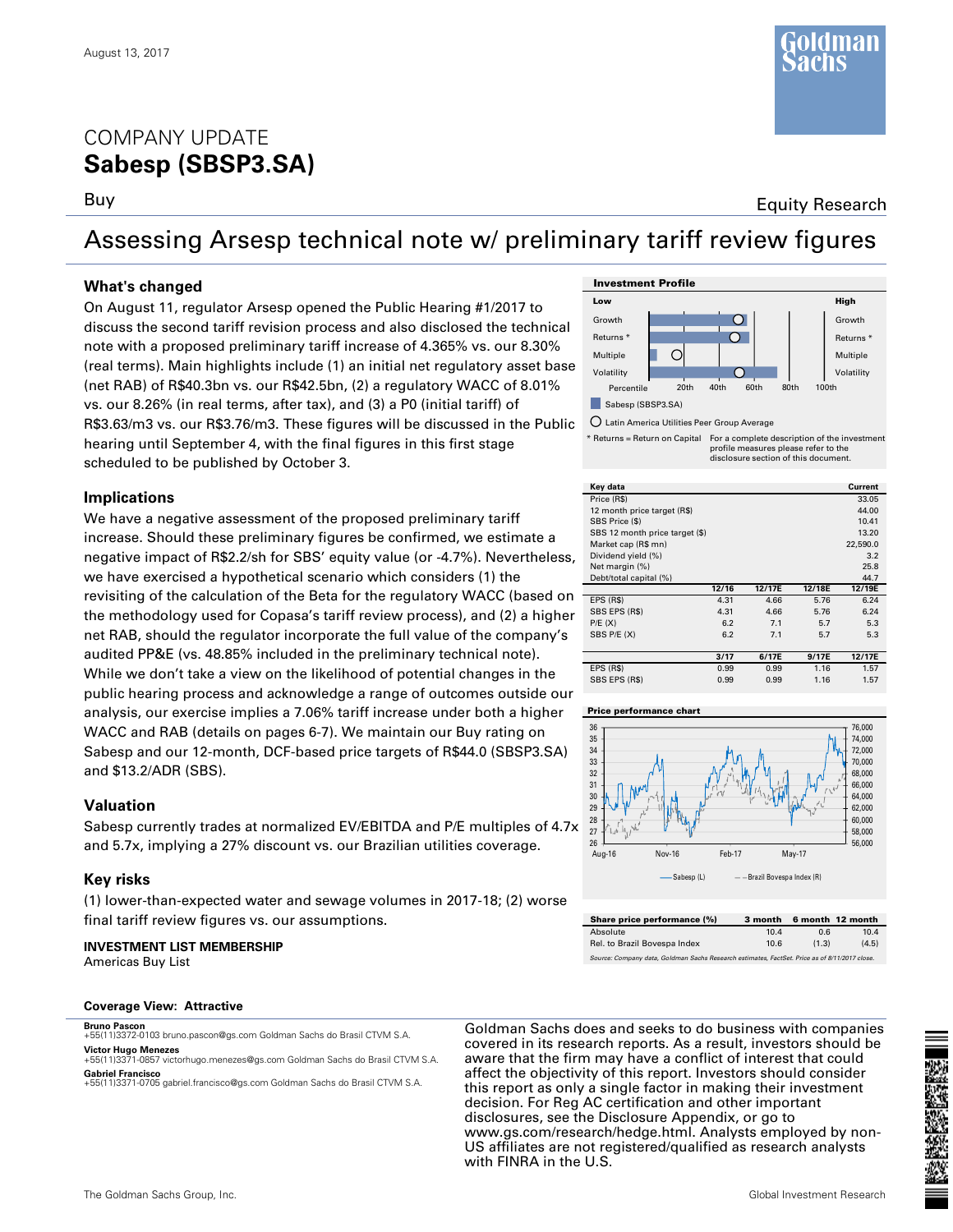# **Sabesp: Summary Financials**

| Profit model (R\$ mn)                      | 12/16              | 12/17E             | 12/18E             | 12/19E             | Balance sheet (R\$ mn)                | 12/16    | 12/17E   | 12/18E   | 12/19E   |
|--------------------------------------------|--------------------|--------------------|--------------------|--------------------|---------------------------------------|----------|----------|----------|----------|
| Total revenue                              | 10,365.3           | 12,350.9           | 13,889.7           | 14,806.2           | Cash & equivalents                    | 1,886.2  | 1,224.8  | 3,793.3  | 5,854.1  |
| Cost of goods sold                         | (7, 115.8)         | (7,505.0)          | (7,934.8)          | (8,483.3)          | Accounts receivable                   | 1,557.5  | 1,888.1  | 2,309.5  | 2,459.2  |
| SG&A                                       | 0.0                | 0.0                | 0.0                | 0.0                | Inventory                             | 58.0     | 77.0     | 86.3     | 95.2     |
| R&D                                        | 0.0                | 0.0                | 0.0                | 0.0                | Other current assets                  | 321.9    | 578.2    | 634.6    | 675.6    |
| Other operating profit/(expense)           | 0.0                | 0.0                | 0.0                | 0.0                | <b>Total current assets</b>           | 3,823.6  | 3,768.2  | 6,823.7  | 9,084.1  |
| ESO expense                                | 0.0                | 0.0                | 0.0                | 0.0                | Net PP&E                              | 22,393.2 | 25,120.9 | 27,802.1 | 30,132.2 |
| <b>EBITDA</b>                              | 4,372.7            | 6,127.0            | 7,438.2            | 8,044.3            | Net intangibles                       | 0.0      | 0.0      | 0.0      | 0.0      |
| Depreciation & amortization                | (1, 123.2)         | (1,281.0)          | (1,483.3)          | (1,721.3)          | <b>Total investments</b>              | 0.0      | 0.0      | 0.0      | 0.0      |
| EBIT                                       | 3,249.5            | 4,845.9            | 5,954.9            | 6,322.9            | Other long-term assets                | 10,528.2 | 9,348.5  | 8,678.8  | 8,250.3  |
| Net interest income/(expense)              | (270.1)            | (271.4)            | (247.8)            | (125.6)            | <b>Total assets</b>                   | 36,745.0 | 38,237.5 | 43,304.6 | 47,466.6 |
| Income/(loss) from associates              | 0.0                | 0.0                | 0.0                | 0.0                |                                       |          |          |          |          |
| Others                                     | 326.2              | (996.4)            | (1,373.6)          | (1, 387.2)         | Accounts payable                      | 772.0    | 773.6    | 816.0    | 855.3    |
| <b>Pretax profits</b>                      | 3,305.6            | 3,578.1            | 4,333.5            | 4,810.2            | Short-term debt                       | 1,246.6  | 1,392.1  | 2,602.6  | 2,659.5  |
| Provision for taxes                        | (1, 182.0)         | (1, 249.3)         | (1,504.3)          | (1,666.4)          | Other current liabilities             | 2,283.9  | 2,298.5  | 2,630.5  | 3,744.8  |
| Minority interest                          | 0.0                | 0.0                | 0.0                | 0.0                | <b>Total current liabilities</b>      | 4,302.5  | 4,464.2  | 6,049.1  | 7,259.5  |
| Net income pre-preferred dividends         | 2,123.6            | 2,328.8            | 2,829.2            | 3,143.8            | Long-term debt                        | 13,982.8 | 12,964.9 | 13,597.0 | 14,401.7 |
| Preferred dividends                        | 0.0                | 0.0                | 0.0                | 0.0                | Other long-term liabilities           | 3,040.5  | 3,060.4  | 3,081.2  | 3,103.0  |
| Net income (pre-exceptionals)              | 2,123.6            | 2,328.8            | 2,829.2            | 3,143.8            | <b>Total long-term liabilities</b>    | 17,023.3 | 16,025.3 | 16,678.2 | 17,504.7 |
| Post tax exceptionals                      | 823.5              | 855.8              | 1,104.6            | 1,124.3            | <b>Total liabilities</b>              | 21,325.8 | 20,489.5 | 22,727.4 | 24,764.2 |
| Net income (post-exceptionals)             | 2,947.1            | 3,184.6            | 3,933.8            | 4,268.1            |                                       |          |          |          |          |
|                                            |                    |                    |                    |                    | <b>Preferred shares</b>               | 0.0      | 0.0      | 0.0      | 0.0      |
| EPS (basic, pre-except) (R\$)              | 3.11               | 3.41               | 4.14               | 4.60               | <b>Total common equity</b>            | 15,419.2 | 17,748.0 | 20,577.2 | 22,702.4 |
| EPS (diluted, pre-except) (R\$)            | 3.11               | 3.41               | 4.14               | 4.60               | <b>Minority interest</b>              | 0.0      | 0.0      | 0.0      | 0.0      |
| EPS (basic, post-except) (R\$)             | 4.31               | 4.66               | 5.76               | 6.24               |                                       |          |          |          |          |
| EPS (diluted, post-except) (R\$)           | 4.31               | 4.66               | 5.76               | 6.24               | <b>Total liabilities &amp; equity</b> | 36,745.0 | 38,237.5 | 43,304.6 | 47,466.6 |
| Common dividends paid                      | (700.0)            | (727.4)            | (938.9)            | (1,974.3)          |                                       |          |          |          |          |
| DPS (R\$)                                  | 1.02               | 1.06               | 1.37               | 2.89               |                                       |          |          |          |          |
| Dividend payout ratio (%)                  | 33.0               | 31.2               | 33.2               | 62.8               | <b>Additional financials</b>          | 12/16    | 12/17E   | 12/18E   | 12/19E   |
|                                            |                    |                    |                    |                    | Net debt/equity (%)                   | 86.5     | 74.0     | 60.3     | 49.4     |
|                                            |                    |                    |                    |                    | Interest cover (X)                    | 4.5      | 6.6      | 7.5      | 7.1      |
| Growth & margins (%)                       | 12/16              | 12/17E             | 12/18E             | 12/19E             | Inventory days                        | 3.1      | 3.3      | 3.8      | 3.9      |
| Sales growth                               | 23.8               | 19.2               | 12.5               | 6.6                | Receivable days                       | 50.8     | 50.9     | 55.2     | 58.8     |
| <b>EBITDA</b> growth                       | 40.6               | 40.1               | 21.4               | 8.1                | BVPS (R\$)                            | 22.56    | 25.97    | 30.11    | 33.21    |
| <b>EBIT growth</b>                         | 59.6               | 49.1               | 22.9               | 6.2                |                                       |          |          |          |          |
| Net income (pre-except) growth             | 449.6              | 9.7                | 21.5               | 11.1               | ROA (%)                               | 6.0      | 6.2      | 6.9      | 6.9      |
| EPS growth                                 | 449.6              | 9.7                | 21.5               | 11.1               | CROCI (%)                             | 14.4     | 14.5     | 15.3     | 15.1     |
| Gross margin                               | 31.4               | 39.2               | 42.9               | 42.7               |                                       |          |          |          |          |
| <b>EBITDA</b> margin                       | 42.2               | 49.6               | 53.6               | 54.3               | Dupont ROE (%)                        | 13.8     | 13.1     | 13.7     | 13.8     |
| <b>EBIT</b> margin                         | 31.4               | 39.2               | 42.9               | 42.7               | Margin (%)                            | 20.5     | 18.9     | 20.4     | 21.2     |
|                                            |                    |                    |                    |                    | Turnover (X)                          | 0.3      | 0.3      | 0.3      | 0.3      |
| Cash flow statement (R\$ mn)<br>Net income | 12/16              | 12/17E             | 12/18E             | 12/19E             | Leverage (X)                          | 2.4      | 2.2      | 2.1      | 2.1      |
| D&A add-back (incl. ESO)                   | 2,947.1<br>1,123.2 | 3,184.6<br>1,281.0 | 3,933.8<br>1,483.3 | 4,268.1<br>1,721.3 | Free cash flow per share (R\$)        | 2.19     | 1.37     | 2.33     | 3.36     |
| Minority interest add-back                 | 0.0                | 0.0                | 0.0                | 0.0                | Free cash flow yield (%)              | 8.1      | 4.1      | 7.0      | 10.2     |
| Net (inc)/dec working capital              | 143.0              | (745.5)            | (361.5)            | (84.4)             |                                       |          |          |          |          |
| Other operating cash flow                  | 0.0                | 0.0                | 0.0                | 0.0                |                                       |          |          |          |          |
| <b>Cash flow from operations</b>           | 4,213.3            | 3,720.1            | 5,055.5            | 5,905.0            |                                       |          |          |          |          |
|                                            |                    |                    |                    |                    |                                       |          |          |          |          |
| Capital expenditures                       | (2,714.5)          | (2,784.1)          | (3,463.5)          | (3,608.2)          |                                       |          |          |          |          |
| Acquisitions                               | 0.0                | 0.0                | 0.0                | 0.0                |                                       |          |          |          |          |
| Divestitures                               | 0.0                | 0.0                | 0.0                | 0.0                |                                       |          |          |          |          |
| Others                                     | (1,667.7)          | (4.2)              | (4.4)              | (4.6)              |                                       |          |          |          |          |
| <b>Cash flow from investing</b>            | (4, 382.1)         | (2,788.3)          | (3,467.9)          | (3,612.8)          |                                       |          |          |          |          |
|                                            |                    |                    |                    |                    |                                       |          |          |          |          |
| Dividends paid (common & pref)             | (127.4)            | (700.0)            | (855.8)            | (1, 104.6)         |                                       |          |          |          |          |
| Inc/(dec) in debt                          | 543.3              | (893.2)            | 1,836.5            | 873.1              |                                       |          |          |          |          |
| Other financing cash flows                 | 0.0                | 0.0                | 0.0                | 0.0                |                                       |          |          |          |          |
| Cash flow from financing                   | 415.8              | (1,593.2)          | 980.8              | (231.5)            |                                       |          |          |          |          |
| <b>Total cash flow</b>                     | 247.0              | (661.4)            | 2,568.5            | 2,060.7            |                                       |          |          |          |          |
|                                            |                    |                    |                    |                    |                                       |          |          |          |          |

| Balance sheet (R\$ mn)                              | 12/16            | 12/17E         | 12/18E         | 12/19E         |
|-----------------------------------------------------|------------------|----------------|----------------|----------------|
| Cash & equivalents                                  | 1,886.2          | 1,224.8        | 3,793.3        | 5,854.1        |
| Accounts receivable                                 | 1,557.5          | 1,888.1        | 2,309.5        | 2,459.2        |
| Inventory                                           | 58.0             | 77.0           | 86.3           | 95.2           |
| Other current assets                                | 321.9            | 578.2          | 634.6          | 675.6          |
| <b>Total current assets</b>                         | 3.823.6          | 3.768.2        | 6.823.7        | 9.084.1        |
| Net PP&E                                            | 22,393.2         | 25,120.9       | 27,802.1       | 30,132.2       |
| Net intangibles                                     | 0.0              | 0.0            | 0.0            | 0.0            |
| <b>Total investments</b>                            | 0.0              | 0.0            | 0.0            | 0.0            |
| Other long-term assets                              | 10,528.2         | 9,348.5        | 8,678.8        | 8,250.3        |
| <b>Total assets</b>                                 | 36,745.0         | 38,237.5       | 43,304.6       | 47,466.6       |
|                                                     |                  | 773.6          | 816.0          | 855.3          |
| Accounts payable<br>Short-term debt                 | 772.0<br>1,246.6 | 1,392.1        | 2,602.6        | 2,659.5        |
| Other current liabilities                           | 2,283.9          | 2,298.5        | 2.630.5        | 3,744.8        |
| <b>Total current liabilities</b>                    | 4,302.5          | 4,464.2        | 6,049.1        | 7,259.5        |
| Long-term debt                                      | 13,982.8         | 12,964.9       | 13,597.0       | 14,401.7       |
| Other long-term liabilities                         | 3.040.5          | 3.060.4        | 3.081.2        | 3.103.0        |
| <b>Total long-term liabilities</b>                  | 17,023.3         | 16,025.3       | 16,678.2       | 17,504.7       |
| <b>Total liabilities</b>                            | 21,325.8         | 20,489.5       | 22,727.4       | 24,764.2       |
|                                                     |                  |                |                |                |
| <b>Preferred shares</b>                             | 0.0              | 0.0            | 0.0            | 0.0            |
| <b>Total common equity</b>                          | 15,419.2         | 17,748.0       | 20,577.2       | 22,702.4       |
| <b>Minority interest</b>                            | 0.0              | 0.0            | 0.0            | 0.0            |
| <b>Total liabilities &amp; equity</b>               | 36,745.0         | 38,237.5       | 43,304.6       | 47,466.6       |
|                                                     |                  |                |                |                |
|                                                     |                  |                |                |                |
| <b>Additional financials</b><br>Net debt/equity (%) | 12/16<br>86.5    | 12/17E<br>74.0 | 12/18E<br>60.3 | 12/19E<br>49.4 |
| Interest cover (X)                                  | 4.5              | 6.6            | 7.5            | 7.1            |
| Inventory days                                      | 3.1              | 3.3            | 3.8            | 3.9            |
| Receivable days                                     | 50.8             | 50.9           | 55.2           | 58.8           |
| BVPS (R\$)                                          | 22.56            | 25.97          | 30.11          | 33.21          |
|                                                     |                  |                |                |                |
| ROA (%)                                             | 6.0              | 6.2            | 6.9            | 6.9            |
| CROCI (%)                                           | 14.4             | 14.5           | 15.3           | 15.1           |
|                                                     |                  |                |                |                |
| Dupont ROE (%)                                      | 13.8             | 13.1           | 13.7           | 13.8           |
| Margin (%)                                          | 20.5             | 18.9           | 20.4           | 21.2           |
| Turnover (X)                                        | 0.3              | 0.3            | 0.3            | 0.3            |
| Leverage (X)                                        | 2.4              | 2.2            | 2.1            | 2.1            |
| Free cash flow per share (R\$)                      | 2.19             | 1.37           | 2.33           | 3.36           |
| Free cash flow yield (%)                            | 8.1              | 4.1            | 7.0            | 10.2           |

Note: Last actual year may include reported and estimated data.

Source: Company data, Goldman Sachs Research estimates.

#### **Analyst Contributors**

**Bruno Pascon** 

bruno.pascon@gs.com

#### **Victor Hugo Menezes**

victorhugo.menezes@gs.com

**Gabriel Francisco**  gabriel.francisco@gs.com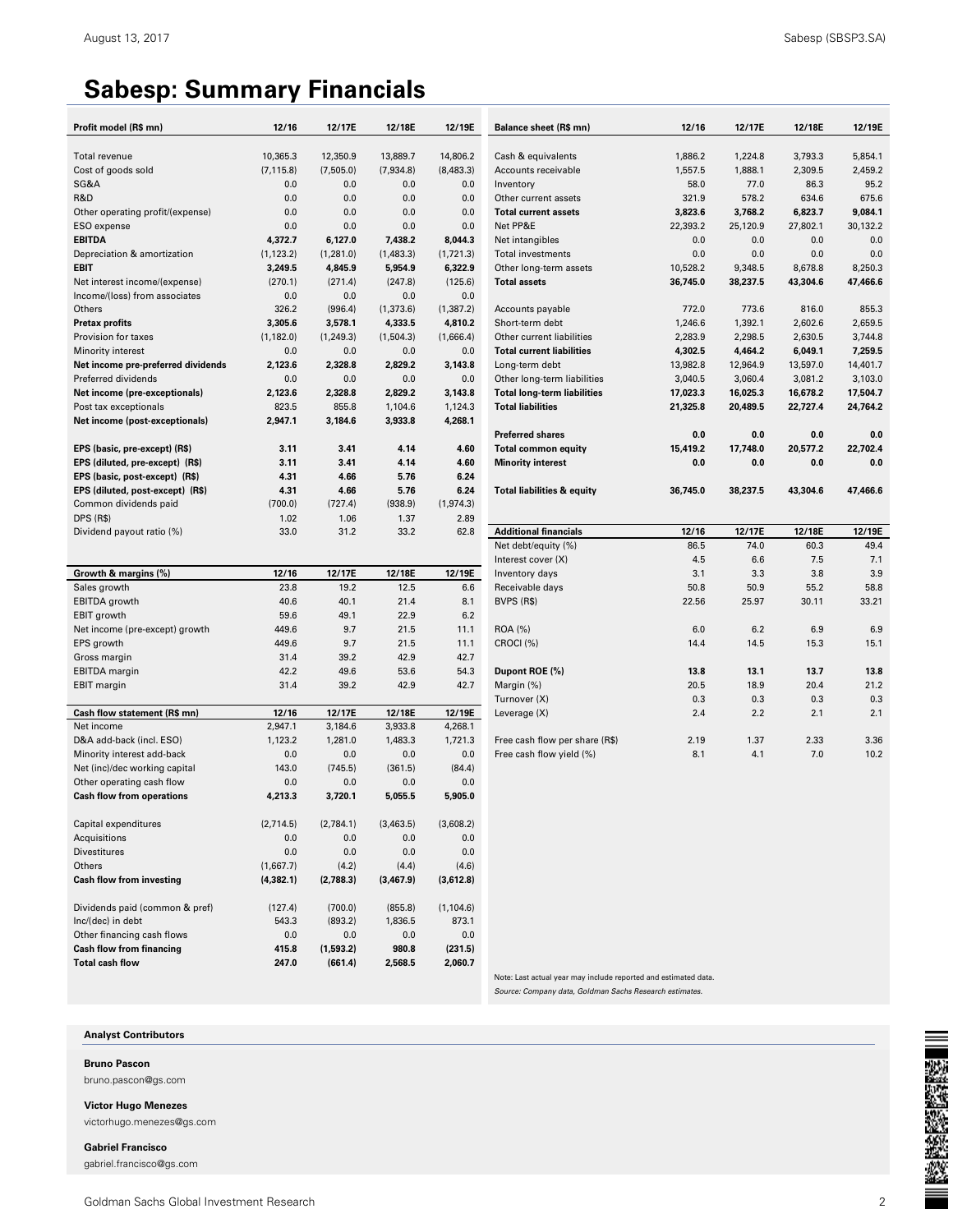# **Assessing Arsesp's technical note with preliminary tariff review figures**

We outline below the main preliminary parameters proposed by regulator Arsesp for the second tariff revision process for Sabesp for which the first stage is scheduled to conclude by October 3 and the final stage by April 10, 2018.

**1. Regulatory Asset Base (RAB):** The regulator Arsesp proposed a preliminary R\$40.3bn net RAB for Sabesp, which compares to our R\$42.5bn. It is important to highlight that the regulator acknowledges room to revisit these figures as, according to the technical note, there was a R\$3.2bn difference in the appraisal report that calculated the replacement cost of Sabesp's regulatory asset base and the company's audited net PP&E (Property, Plant and Equipment, or its net fixed assets). The regulator included 48.85% of this difference in the preliminary proposal.

Should Arsesp assume 100%, the net regulatory asset base would have come to R\$42.0bn (in line with our R\$42.5bn).

2. Preliminary consideration of the assets that were not incorporated in the first tariff revision cycle: Arsesp revisited the original Sabesp's claim about the assets that were not incorporated into the first cycle regulatory asset base and the regulator proposed a R\$1,047.2mn increase, as per the table below.

**Exhibit 1: Regulator Arsesp proposed additional values on assets that were not included in the first tariff cycle**  R\$ thousand

| <b>Revision of the Replacement Cost (VNR) for the 1st</b><br>cycle pipelines (at September 2011 prices) | <b>Sabesp's claims</b><br>(R\$*000) | Arsesp's technical note #004/2014<br>(R\$*000)<br>(I) | <b>Revised values (R\$*000)</b><br>(II) | <b>Delta (R\$*000)</b><br>$(11) - (1)$ |
|---------------------------------------------------------------------------------------------------------|-------------------------------------|-------------------------------------------------------|-----------------------------------------|----------------------------------------|
| Factory value (VF)                                                                                      | 6.534.547                           | 5.554.365                                             | 6.534.547                               | 980.182                                |
| Additional equipment (EA)                                                                               | 233.937                             | 166.631                                               | 196.036                                 | 29,405                                 |
| Additional costs (CA)                                                                                   | 26.645.495                          | 16.939.491                                            | 16.939.491                              | $\mathbf{0}$                           |
| Financial remuneration for work in progress (JOA)                                                       | 1.553.817                           | 845.236                                               | 882.894                                 | 37.658                                 |
| <b>Recalculated Replacement cost (VNR) - 1st cycle</b>                                                  | 34.967.796                          | 23,505,723                                            | 24,552,968                              | 1.047.245                              |

Source: Arsesp, Goldman Sachs Global Investment Research.

3. Regulatory WACC: Arsesp proposed a regulatory WACC (in real terms and after tax) of 8.01% vs. our 8.26%, the 8.06% witnessed in the first tariff revision cycle (concluded in 2014) and 7.94% / 8.62% for sanitation peers Copasa and Sanepar, respectively. Main difference vs. our regulatory WACC assumption was the proposed Beta used in the WACC calculation of 0.76x vs. 0.78x for Sanepar and 0.88x for Copasa. As per Arsesp's technical note, the calculation of the unlevered Beta for Sabesp was based on US sanitation peers, and then leveraging for Sabesp's capital structure.

Should the Beta be calculated by using Sabesp's weekly returns vs the IBOVESPA index (methodology used for Copasa's tariff review process), we estimate a Beta of 0.862x, implying a regulatory WACC of 8.40% (Exhibit 2).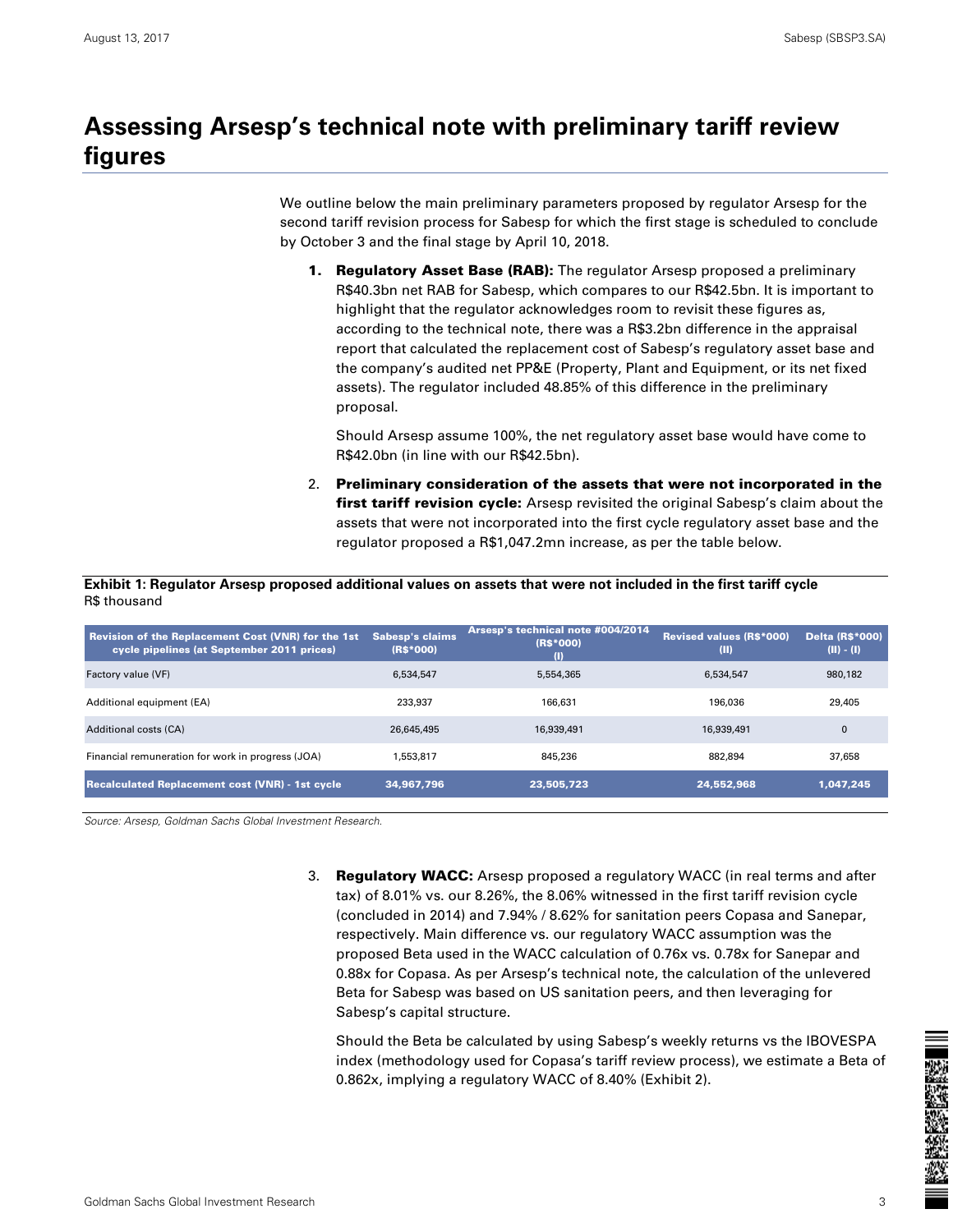#### **Exhibit 2: Regulatory WACC for Sabesp**

Proposed WACC vs. our estimate, the first cycle WACC and the ones approved for Copasa and Sanepar

| <b>Regulatory WACC - Sabesp</b> |           |            |                    |        |                    |                 |
|---------------------------------|-----------|------------|--------------------|--------|--------------------|-----------------|
| <b>Tariff revision</b>          | 1st cycle |            | 2nd cycle          |        | <b>Comparables</b> | <b>Scenario</b> |
|                                 |           | <b>GSe</b> | <b>Preliminary</b> | Copasa | <b>Sanepar</b>     | <b>Adj Beta</b> |
| <b>Capital Structure</b>        |           |            |                    |        |                    |                 |
| Equity                          | 53.0%     | 53.0%      | 58.8%              | 67.3%  | 51.3%              | 58.8%           |
| Debt                            | 47.0%     | 47.0%      | 41.2%              | 32.7%  | 48.7%              | 41.2%           |
|                                 |           |            |                    |        |                    |                 |
| <b>Cost of equity (nominal)</b> | 14.4%     | 14.4%      | 12.5%              | 15.79% | 13.71%             | 13.2%           |
| Risk free rate                  | 4.2%      | 4.2%       | 5.1%               | 7.9%   | 4.9%               | 5.1%            |
| Financial risk premium          | 7.5%      | 7.5%       | 4.9%               | 5.3%   | 4.7%               | 5.5%            |
| RFR premium                     | 5.9%      | 5.9%       | 6.4%               | 6.0%   | 6.0%               | 6.4%            |
| Beta                            | 1.28      | 1.28       | 0.76               | 0.88   | 0.78               | 0.86            |
| Country risk premium            | 2.7%      | 2.7%       | 2.6%               | 2.6%   | 4.1%               | 2.6%            |
| <b>Cost of debt (nominal)</b>   | 9.9%      | 10.0%      | 11.2%              | 12.16% | 12.4%              | 11.2%           |
| Risk free rate                  | 4.2%      | 4.2%       | 5.1%               | 7.9%   | 4.9%               | 5.1%            |
| Country risk premium            | 2.7%      | 2.7%       | 2.6%               | 2.6%   | 4.1%               | 2.6%            |
| Credit risk premium             | 3.1%      | 3.1%       | 3.5%               | 1.7%   | 3.4%               | 3.5%            |
|                                 |           |            |                    |        |                    |                 |
| Tax rate                        | 34.0%     | 34.0%      | 34.0%              | 34.0%  | 34.0%              | 34.0%           |
| Average US Inflation rate       | 2.5%      | 2.3%       | 2.2%               | 2.2%   | 2.2%               | 2.2%            |
| Average Brazil Inflation rate   | n.m.      | n.m.       | n.m.               | 6.2%   | n.m.               | n.m.            |
| <b>WACC</b> after taxes         | 8.06%     | 8.26%      | 8.01%              | 7.94%  | 8.62%              | 8.40%           |

Source: Arsesp, Arsae-MG, Agepar, Goldman Sachs Global Investment Research.

4. Regulatory Opex: Regulator Arsesp proposed an average 4.6% lower opex vs. Sabesp's 2017-20 opex estimates. It is important to highlight that in the previous 2012-2016 cycle, the regulator assumed a 9.0% lower opex vs. Sabesp's opex plan for the equivalent period.

#### **Exhibit 3: Regulatory opex vs. Sabesp's 2017-20 opex estimates**  R\$mn

|                         |                        | 2017    | 2018    | 2019    | 2020    | <b>TOTAL</b> |
|-------------------------|------------------------|---------|---------|---------|---------|--------------|
| <b>OPEX</b>             | Sabesp's business plan | 5,920.2 | 6.222.6 | 6.111.8 | 6,086.0 | 24,340.6     |
|                         | Arsesp's estimates     | 5,431.4 | 5,506.3 | 5,588.3 | 5,764.0 | 22,290.0     |
|                         | Sabesp's business plan | 63.5    | 131.8   | 131.8   | 131.8   | 459.0        |
| Expenses related to PPP | Arsesp's estimates     | 63.5    | 437.5   | 437.5   | 437.5   | 1,376.0      |
| Total                   | Sabesp's business plan | 5,983.7 | 6.354.4 | 6.243.7 | 6.217.8 | 24.799.6     |
|                         | Arsesp's estimates     | 5,494.9 | 5.943.8 | 6.025.8 | 6.201.5 | 23.666.0     |
| Difference (%)          |                        | $-8.2%$ | $-6.5%$ | $-3.5%$ | $-0.3%$ | $-4.6%$      |

Source: Arsesp.

5. Regulatory Losses curve: The proposed regulatory water losses curve for 2017-2020 is 31.7%/31.0%/30.1%/29.3% vs. the previous regulatory targets in the 2012- 2016 cycle of 32.1%/30.5%/29.3%/28.1%/27.0%.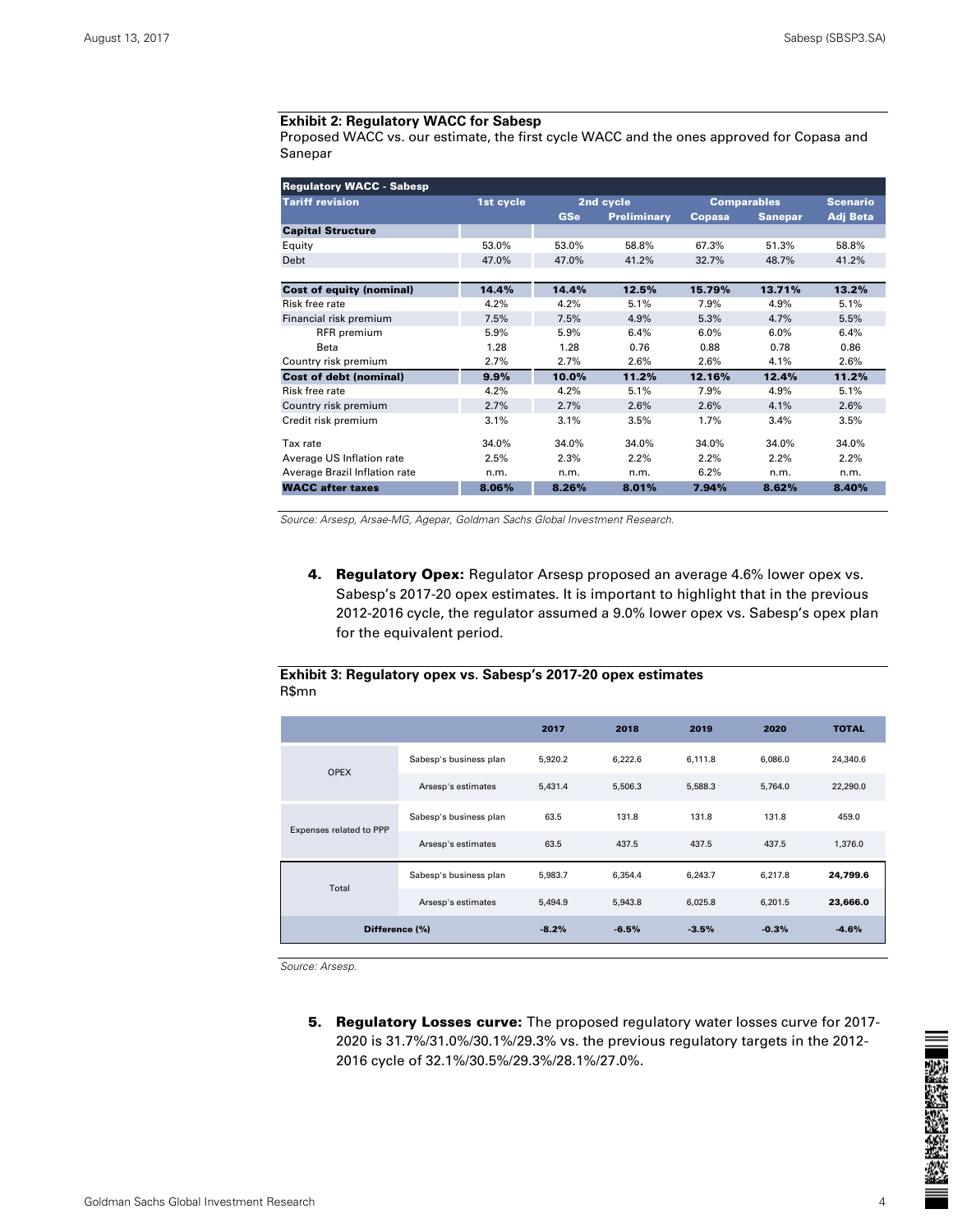# **Exhibit 4: 2017-20E proposed regulatory water losses curve**

in %, compared to Sabesp's claim, the previous cycle curve and Sabesp's 2012-16A performance

| <b>Water losses</b> | 2012A | 2013A   | 2014A   | 2015A 2016A 2017E |         |         | 2018E   | 2019E   | 2020E    |
|---------------------|-------|---------|---------|-------------------|---------|---------|---------|---------|----------|
| Sabesp              | 32.1% | 31.2%   | 29.8%   | 28.5%             | 31.8%   | 31.7%   | 31.3%   | 30.6%   | 29.9%    |
| regulator Arsesp    | 32.1% | 30.5%   | 29.3%   | 28.1%             | 27.0%   | 31.7%   | 31.0%   | 30.1%   | 29.3%    |
| difference          | 0.0%  | $-0.7%$ | $-0.5%$ | $-0.4%$           | $-4.8%$ | $0.0\%$ | $-0.3%$ | $-0.5%$ | $-0.6\%$ |

Source: Arsesp.

6. Regulatory delinquency rates: Arsesp proposed a 1.15% / year regulatory delinquency rate for 2017-2020 vs. the previous regulatory targets in the 2012-2016 cycle of 2.20%/2.07%/1.94%/1.80%.

#### **Exhibit 5: 2017-20 proposed regulatory delinquency rates**  as a % of direct regulatory revenues and compared

| <b>Water losses</b> | 2013A | 2014A | 2015A | 2016A | 2017E     | 2018E    | 2019E    | 2020E    |
|---------------------|-------|-------|-------|-------|-----------|----------|----------|----------|
| Sabesp              | 1.08% | 1.55% | 0.03% | 0.80% | 1.95%     | 2.10%    | 2.09%    | 2.07%    |
| regulator Arsesp    | 2.20% | 2.07% | 1.94% | 1.80% | 1.15%     | 1.15%    | 1.15%    | 1.15%    |
| difference          | 1.12% | 0.52% | 1.91% | 1.00% | $-0.80\%$ | $-0.95%$ | $-0.94%$ | $-0.92%$ |

Source: Arsesp.

7. Regulatory EBITDA: The 2017-20 regulatory EBITDA, as per Arsesp's technical note, implies an average EBITDA 7.4% lower vs. our estimates but 23.1% above Bloomberg consensus (exhibit 6)

#### **Exhibit 6: 2017-20E proposed regulatory EBITDA**

In R\$mn; values as of YE2016

|                                   | 2017      | 2018      | 2019      | 2020      |
|-----------------------------------|-----------|-----------|-----------|-----------|
| <b>Direct Regulatory Revenues</b> | 13,066.3  | 13,422.3  | 13,794.1  | 14,162.1  |
| <b>Indirect Revenues</b>          | 203.6     | 208.9     | 214.5     | 220.0     |
| Non Operating Revenues            | 156.8     | 156.8     | 156.8     | 156.8     |
| (-) PIS-Cofins taxes              | (881.2)   | (904.9)   | (929.6)   | (954.1)   |
| <b>Total Net Revenues</b>         | 12,545.4  | 12,883.1  | 13,235.7  | 13,584.7  |
| (-) Regulatory OPEX               | (5.431.4) | (5,506.3) | (5,588.3) | (5,764.0) |
| (-) Expenses related to PPP       | (63.5)    | (437.5)   | (437.5)   | (437.5)   |
| (-)Regulatory deliguency expenses | (149.7)   | (153.8)   | (158.0)   | (162.3)   |
| <b>Regulatory EBITDA</b>          | 6,900.8   | 6,785.5   | 7,051.9   | 7,220.9   |
|                                   |           |           |           |           |
| <b>GSe EBITDA</b>                 | 7,117.9   | 7.366.4   | 7.695.9   | 8,022.5   |
| <b>Bloomberg Consensus</b>        | 5,198.1   | 5,725.0   | 5,874.2   | 5,918.1   |
|                                   |           |           |           |           |
| <b>Regulatory vs. Gse</b>         | $-3.0%$   | $-7.9%$   | $-8.4%$   | $-10.0%$  |
| <b>Regulatory vs. Consensus</b>   | 32.8%     | 18.5%     | 20.0%     | 22.0%     |

Source: Goldman Sachs Global Investment Research, Bloomberg, Arsesp.

Based on the preliminary regulatory parameters, the regulator Arsesp proposed a 4.365% tariff increase for Sabesp, as detailed below.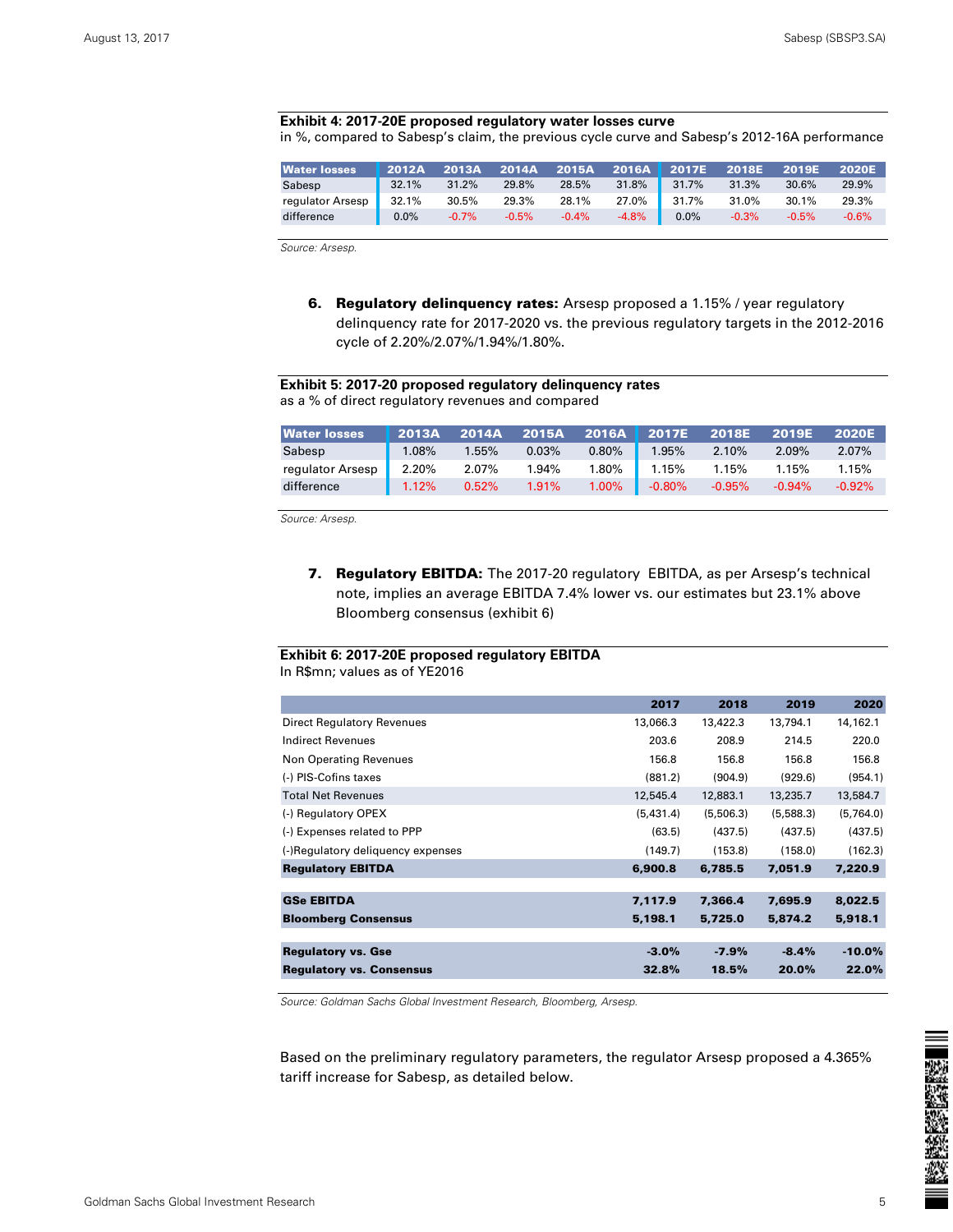#### **Exhibit 7: Arsesp's proposed preliminary tariff increase**

Breakdown of the preliminary P0 (initial tariff); prices as of YE2016

|                                                         | <b>NPV Dec 2016</b> | 2017                     | 2018      | 2019      | 2020                     |
|---------------------------------------------------------|---------------------|--------------------------|-----------|-----------|--------------------------|
| p0 tariff (R\$/m3)                                      | 3.59193             |                          |           |           |                          |
| <b>Estimated volumes ('000 m3)</b>                      | 12,501.6            | 3,637.7                  | 3,736.8   | 3,840.3   | 3,942.7                  |
| <b>Direct Regulatory Revenues</b>                       | 44,955.4            | 13,066.3                 | 13,422.3  | 13,794.1  | 14,162.1                 |
| <b>Indirect Revenues</b>                                | 699.4               | 203.6                    | 208.9     | 214.5     | 220.0                    |
| Non Operating Revenues                                  | 519.1               | 156.8                    | 156.8     | 156.8     | 156.8                    |
| (-) PIS-Cofins taxes                                    | (3,030.3)           | (881.2)                  | (904.9)   | (929.6)   | (954.1)                  |
| (-) Regulatory OPEX                                     | (18, 418.6)         | (5,431.4)                | (5,506.3) | (5,588.3) | (5,764.0)                |
| (-) Expenses related to PPP                             | (1, 102.4)          | (63.5)                   | (437.5)   | (437.5)   | (437.5)                  |
| (-)Regulatory deliguency expenses                       | (515.1)             | (149.7)                  | (153.8)   | (158.0)   | (162.3)                  |
| Taxes (Income tax + Social Contribution)                | (6,310.5)           | (1,913.6)                | (1,851.0) | (1,916.3) | (1,948.1)                |
| Capex                                                   | (9,625.1)           | (2,521.5)                | (3,042.2) | (2,996.7) | (3, 136.7)               |
| Financial Remunaration for Working progress (18 months) | (578.2)             | (151.5)                  | (182.8)   | (180.0)   | (188.4)                  |
| <b>Changes in Working Capital</b>                       | (334.1)             | (252.4)                  | (66.9)    | (36.7)    | (18.9)                   |
| <b>Initial Net RAB</b>                                  | 40,328.7            | $\overline{\phantom{a}}$ | ٠         | ٠         | $\overline{\phantom{a}}$ |
| <b>Final Net RAB</b>                                    | 34,069.0            | $\overline{\phantom{a}}$ |           | ٠         | 46,367.6                 |
| <b>Free Cash Flow</b>                                   | (40, 328.7)         | 2,061.9                  | 1,642.7   | 1,922.2   | 48,296.4                 |
| <b>IRR</b> (real terms)                                 | 8.01%               |                          |           |           |                          |
| P0 at April 2017 (R\$/m3)                               | 3.62652             |                          |           |           |                          |
| <b>Necessary tariff adjustment</b>                      | 4.365%              |                          |           |           |                          |

Source: Arsesp.

# **Assessing the preliminary tariff review figures under different WACC and net RAB scenarios**

Although we don't take a view on the likelihood of potential changes in the public hearing process and acknowledge a range of outcomes exist outside our analysis, for illustrative purposes we assess different regulatory WACC and RAB figures for Sabesp's final tariff review process.

**Higher regulatory WACC:** Should we assume a regulatory WACC of 8.40% (based on a beta of 0.862x, as detailed on pages 3-4), we estimate a tariff increase of 6.435% based on an implied preliminary P0 of R\$3.70/m3 vs. 4.365% proposed by Arsesp, all else held equal.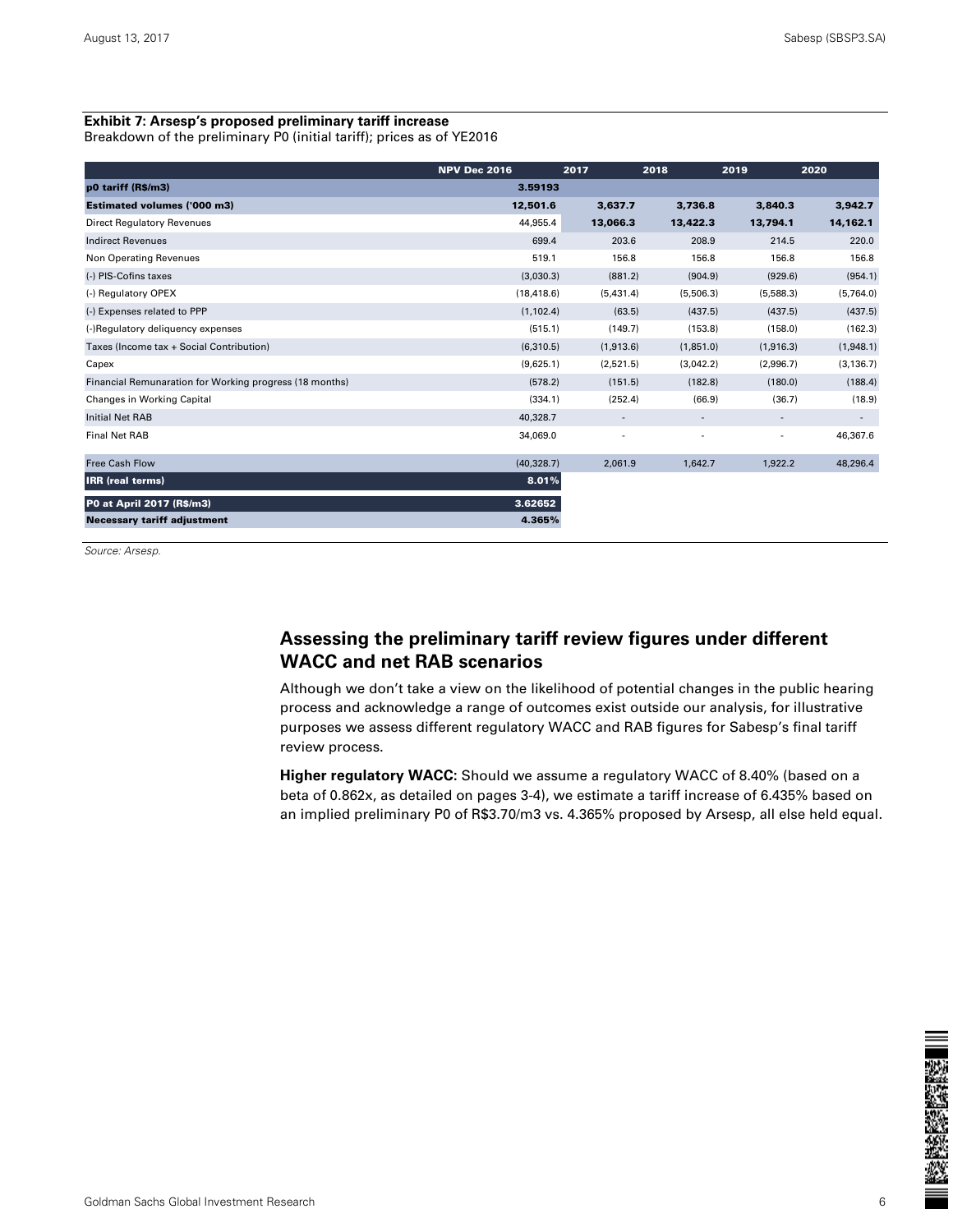### **Exhibit 8: GS estimated implied tariff increase under a higher WACC scenario**

in R\$mn; values as of YE2016

|                                                         | <b>NPV Dec 2016</b> | 2017                     | 2018                     | 2019                     | 2020       |
|---------------------------------------------------------|---------------------|--------------------------|--------------------------|--------------------------|------------|
| p0 tariff                                               | 3.66316             |                          |                          |                          |            |
| <b>Estimated volumes ('000 m3)</b>                      | 12,501.6            | 3,637.7                  | 3,736.8                  | 3,840.3                  | 3,942.7    |
| Direct Regulatory Revenues                              | 45,446.3            | 13,325.3                 | 13,688.5                 | 14,067.6                 | 14,442.9   |
| <b>Indirect Revenues</b>                                | 693.3               | 203.6                    | 208.9                    | 214.5                    | 220.0      |
| Non Operating Revenues                                  | 514.6               | 156.8                    | 156.8                    | 156.8                    | 156.8      |
| (-) PIS-Cofins taxes                                    | (3,061.8)           | (898.2)                  | (922.3)                  | (947.6)                  | (972.6)    |
| (-) Regulatory OPEX                                     | (18, 258.3)         | (5,431.4)                | (5,506.3)                | (5,588.3)                | (5,764.0)  |
| (-) Expenses related to PPP                             | (1,091.2)           | (63.5)                   | (437.5)                  | (437.5)                  | (437.5)    |
| (-)Regulatory deliguency expenses                       | (520.7)             | (152.7)                  | (156.8)                  | (161.2)                  | (165.5)    |
| Taxes (Income tax + Social Contribution)                | (6,530.1)           | (1,994.0)                | (1,933.6)                | (2,001.2)                | (2,035.2)  |
| Capex                                                   | (9,539.4)           | (2,521.5)                | (3,042.2)                | (2,996.7)                | (3, 136.7) |
| Financial Remunaration for Working progress (18 months) | (573.1)             | (151.5)                  | (182.8)                  | (180.0)                  | (188.4)    |
| <b>Changes in Working Capital</b>                       | (332.3)             | (252.4)                  | (66.9)                   | (36.7)                   | (18.9)     |
| <b>Initial Net RAB</b>                                  | 40,328.7            | ٠                        | $\overline{\phantom{a}}$ |                          | $\sim$     |
| <b>Final Net RAB</b>                                    | 33,581.3            | $\overline{\phantom{a}}$ | ٠                        | $\overline{\phantom{a}}$ | 46,367.643 |
| <b>Free Cash Flow</b>                                   | (40, 328.71)        | 2,220.63                 | 1,805.71                 | 2,089.77                 | 48,468.45  |
| <b>IRR</b>                                              | 8.40%               |                          |                          |                          |            |
| P0 at April 2017                                        | 3.698               |                          |                          |                          |            |
| <b>Necessary tariff adjustment</b>                      | 6.435%              |                          |                          |                          |            |

Source: Goldman Sachs Global Investment Research.

#### **Exhibit 9: Implied regulatory EBITDA under a higher WACC scenario**  in R\$mn; values as of YE2016

|                                   | 2017      | 2018      | 2019      | 2020      |
|-----------------------------------|-----------|-----------|-----------|-----------|
| Direct Regulatory Revenues        | 13,325.3  | 13,688.5  | 14,067.6  | 14,442.9  |
| <b>Indirect Revenues</b>          | 203.6     | 208.9     | 214.5     | 220.0     |
| Non Operating Revenues            | 156.8     | 156.8     | 156.8     | 156.8     |
| (-) PIS-Cofins taxes              | (898.2)   | (922.3)   | (947.6)   | (972.6)   |
| <b>Total Net Revenues</b>         | 12,787.5  | 13,131.8  | 13,491.3  | 13,847.1  |
| (-) Regulatory OPEX               | (5,431.4) | (5,506.3) | (5,588.3) | (5,764.0) |
| (-) Expenses related to PPP       | (63.5)    | (437.5)   | (437.5)   | (437.5)   |
| (-)Regulatory deliguency expenses | (152.7)   | (156.8)   | (161.2)   | (165.5)   |
| <b>Regulatory EBITDA</b>          | 7,140.0   | 7.031.2   | 7.304.4   | 7,480.1   |
|                                   |           |           |           |           |
| <b>GSe EBITDA</b>                 | 7,117.9   | 7.366.4   | 7.695.9   | 8,022.5   |
| <b>Bloomberg Consensus</b>        | 5,198.1   | 5,725.0   | 5,874.2   | 5,918.1   |
|                                   |           |           |           |           |
| <b>Regulatory vs. Gse</b>         | 0.3%      | $-4.6%$   | $-5.1%$   | $-6.8%$   |
| <b>Regulatory vs. Consensus</b>   | 37.4%     | 22.8%     | 24.3%     | 26.4%     |
|                                   |           |           |           |           |

Source: Goldman Sachs Global Investment Research.

**Higher net Regulatory Asset Base**: As discussed in the technical note, should we assume the regulatory asset base implied in the company's audited net PP&E of R\$41,987.9mn, we estimate a tariff increase of 4.915% based on an implied preliminary P0 of R\$3.65/m3 vs. 4.365% proposed by Arsesp, all else held equal.

■数数数数数量■■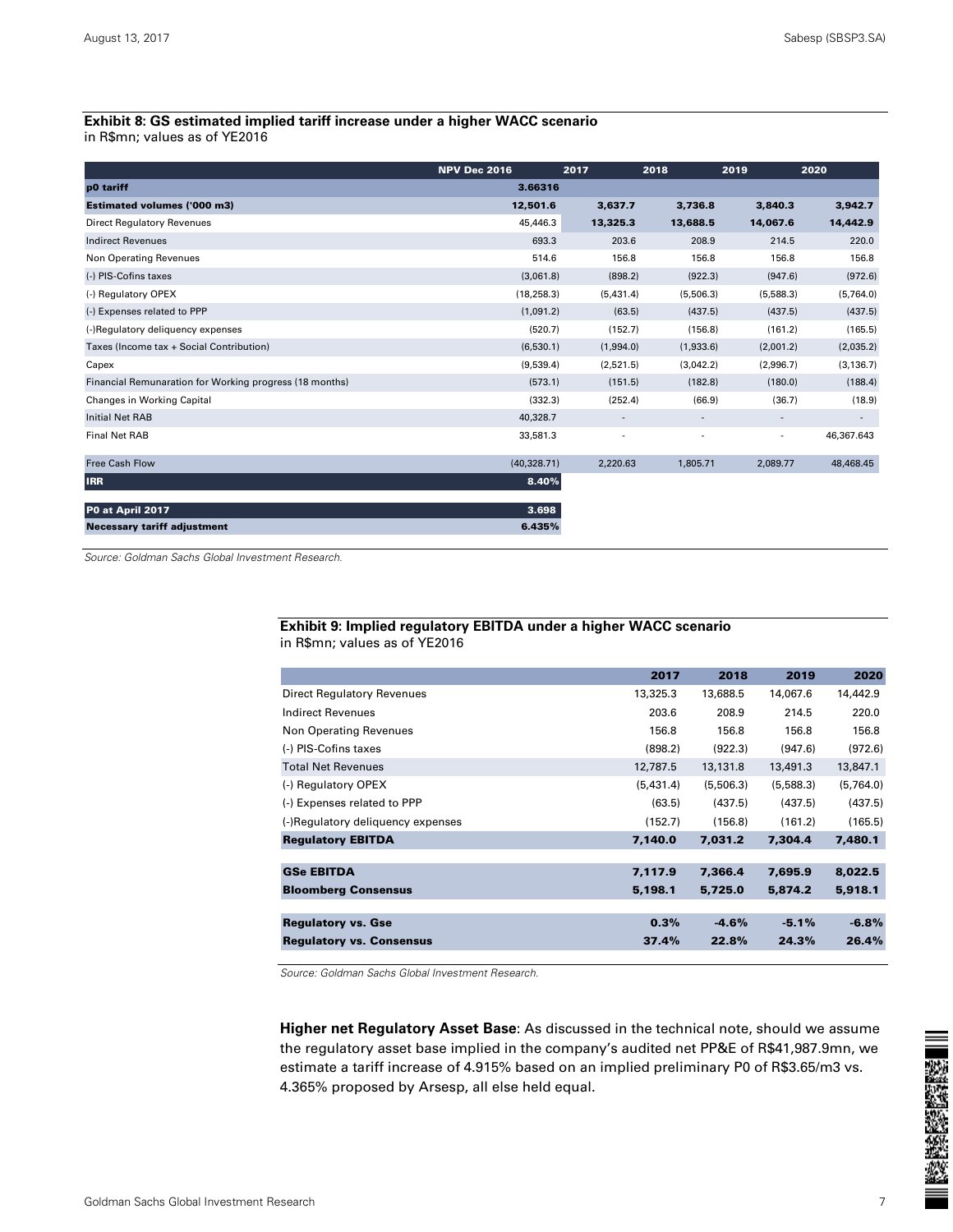### **Exhibit 10: GS estimated implied tariff increase under a higher RAB scenario**

in R\$mn; values as of YE2016

|                                                         | <b>NPV Dec 2016</b> | 2017                     | 2018                     | 2019                     | 2020       |
|---------------------------------------------------------|---------------------|--------------------------|--------------------------|--------------------------|------------|
| p0 tariff                                               | 3.61084             |                          |                          |                          |            |
| <b>Estimated volumes</b>                                | 12,501.6            | 3,637.7                  | 3.736.8                  | 3.840.3                  | 3,942.7    |
| <b>Direct Regulatory Revenues</b>                       | 45,192.1            | 13,135.0                 | 13,493.0                 | 13,866.7                 | 14,236.6   |
| <b>Indirect Revenues</b>                                | 699.4               | 203.6                    | 208.9                    | 214.5                    | 220.0      |
| Non Operating Revenues                                  | 519.1               | 156.8                    | 156.8                    | 156.8                    | 156.8      |
| (-) PIS-Cofins taxes                                    | (3,045.8)           | (885.7)                  | (909.5)                  | (934.4)                  | (959.0)    |
| (-) Regulatory OPEX                                     | (18, 418.6)         | (5,431.4)                | (5,506.3)                | (5,588.3)                | (5,764.0)  |
| (-) Expenses related to PPP                             | (1, 102.4)          | (63.5)                   | (437.5)                  | (437.5)                  | (437.5)    |
| (-)Regulatory deliquency expenses                       | (517.8)             | (150.5)                  | (154.6)                  | (158.9)                  | (163.1)    |
| Taxes (Income tax + Social Contribution)                | (5,906.9)           | (1,789.8)                | (1,728.6)                | (1,795.2)                | (1,828.3)  |
| Capex                                                   | (9,625.1)           | (2,521.5)                | (3,042.2)                | (2,996.7)                | (3, 136.7) |
| Financial Remunaration for Working progress (18 months) | (578.2)             | (151.5)                  | (182.8)                  | (180.0)                  | (188.4)    |
| <b>Changes in Working Capital</b>                       | (334.1)             | (252.4)                  | (66.9)                   | (36.7)                   | (18.9)     |
| <b>Initial Net RAB</b>                                  | 41,987.9            | $\overline{\phantom{a}}$ | $\overline{\phantom{a}}$ | $\overline{\phantom{a}}$ | ٠          |
| <b>Final Net RAB</b>                                    | 35,106.2            | $\overline{\phantom{a}}$ | $\overline{\phantom{a}}$ | ٠                        | 47,779.3   |
| <b>Free Cash Flow</b>                                   | (41, 987.88)        | 2,249.16                 | 1,830.26                 | 2,110.28                 | 49,896.70  |
| <b>IRR</b>                                              | 8.01%               |                          |                          |                          |            |
| P0 at April 2017                                        | 3.64561             |                          |                          |                          |            |
| <b>Necessary tariff adjustment</b>                      | 4.915%              |                          |                          |                          |            |

Source: Goldman Sachs Global Investment Research.

#### **Exhibit 11: Implied regulatory EBITDA under a higher RAB scenario**  in R\$mn; values as of YE2016

|                                   | 2017      | 2018      | 2019      | 2020      |
|-----------------------------------|-----------|-----------|-----------|-----------|
| Direct Regulatory Revenues        | 13,135.0  | 13,493.0  | 13,866.7  | 14,236.6  |
| <b>Indirect Revenues</b>          | 203.6     | 208.9     | 214.5     | 220.0     |
| <b>Non Operating Revenues</b>     | 156.8     | 156.8     | 156.8     | 156.8     |
| (-) PIS-Cofins taxes              | (885.7)   | (909.5)   | (934.4)   | (959.0)   |
| <b>Total Net Revenues</b>         | 12,609.7  | 12,949.1  | 13,303.6  | 13,654.4  |
| (-) Regulatory OPEX               | (5,431.4) | (5,506.3) | (5,588.3) | (5,764.0) |
| (-) Expenses related to PPP       | (63.5)    | (437.5)   | (437.5)   | (437.5)   |
| (-)Regulatory deliguency expenses | (150.5)   | (154.6)   | (158.9)   | (163.1)   |
| <b>Regulatory EBITDA</b>          | 6.964.3   | 6,850.8   | 7.118.9   | 7,289.7   |
|                                   |           |           |           |           |
| <b>GSe EBITDA</b>                 | 7.117.9   | 7.366.4   | 7,695.9   | 8,022.5   |
| <b>Bloomberg Consensus</b>        | 5,198.1   | 5,725.0   | 5,874.2   | 5,918.1   |
|                                   |           |           |           |           |
| <b>Regulatory vs. Gse</b>         | $-2.2%$   | $-7.0%$   | $-7.5%$   | $-9.1%$   |
| <b>Regulatory vs. Consensus</b>   | 34.0%     | 19.7%     | 21.2%     | 23.2%     |

Source: Goldman Sachs Global Investment Research.

**Higher WACC and net Regulatory Asset Base**: Finally, should we assume both the 8.40% WACC and regulatory asset base of R\$41,987.9mn, as described above, we estimate a tariff increase of 7.061% based on an implied preliminary P0 of R\$3.72/m3 vs. 4.365% proposed by Arsesp, all else held equal.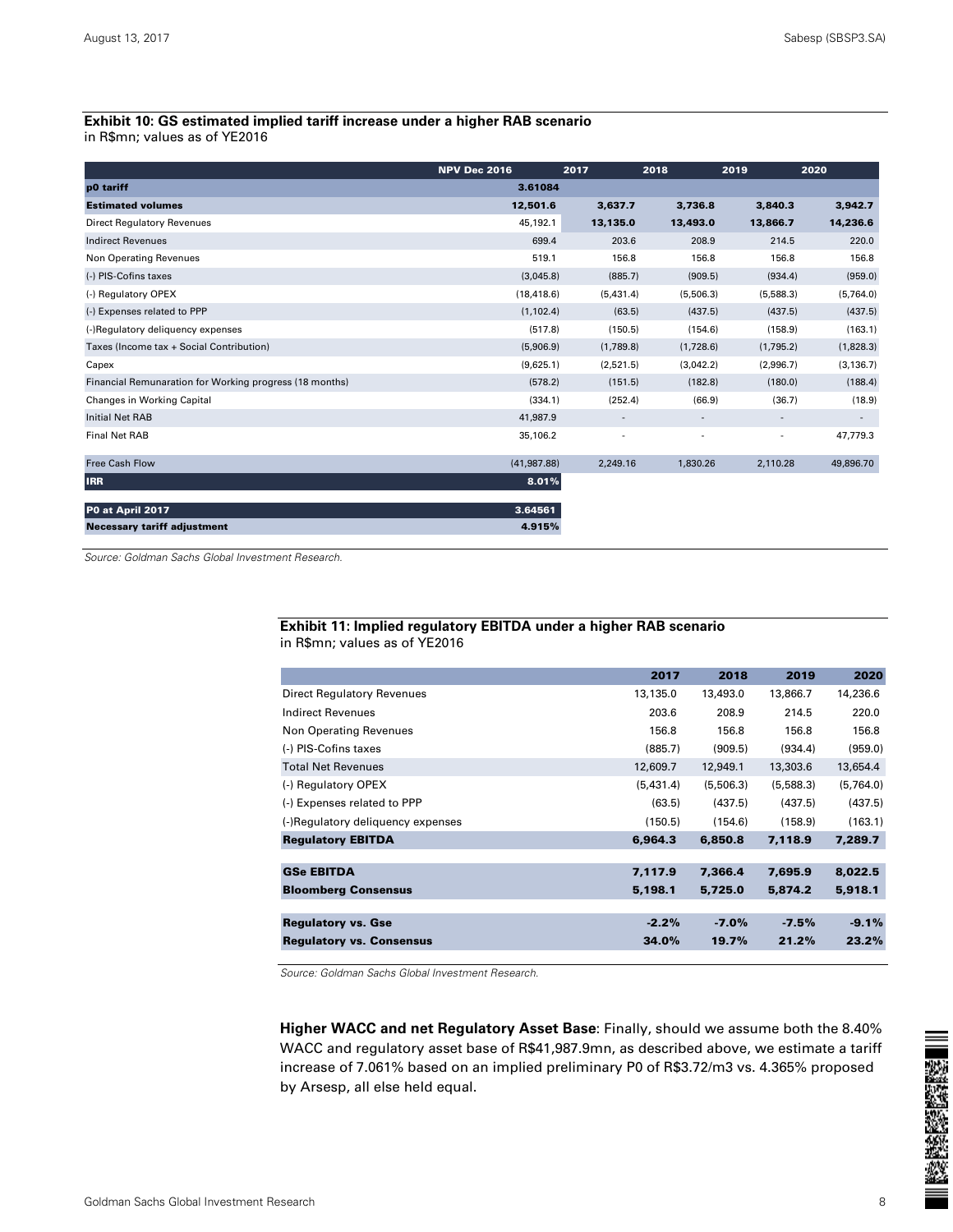# **Exhibit 12: GS estimated implied tariff increase under a higher WACC and RAB scenario**

in R\$mn; values as of YE2016

|                                                         | <b>NPV Dec 2016</b> | 2017                     | 2018                     | 2019                     | 2020       |
|---------------------------------------------------------|---------------------|--------------------------|--------------------------|--------------------------|------------|
| p0 tariff                                               | 3.68472             |                          |                          |                          |            |
| <b>Estimated volumes</b>                                | 12,501.6            | 3,637.7                  | 3,736.8                  | 3,840.3                  | 3,942.7    |
| <b>Direct Regulatory Revenues</b>                       | 45,713.8            | 13,403.8                 | 13,769.1                 | 14,150.4                 | 14,527.9   |
| <b>Indirect Revenues</b>                                | 693.3               | 203.6                    | 208.9                    | 214.5                    | 220.0      |
| Non Operating Revenues                                  | 514.6               | 156.8                    | 156.8                    | 156.8                    | 156.8      |
| (-) PIS-Cofins taxes                                    | (3,079.4)           | (903.3)                  | (927.6)                  | (953.0)                  | (978.2)    |
| (-) Regulatory OPEX                                     | (18, 258.3)         | (5,431.4)                | (5,506.3)                | (5,588.3)                | (5,764.0)  |
| (-) Expenses related to PPP                             | (1,091.2)           | (63.5)                   | (437.5)                  | (437.5)                  | (437.5)    |
| (-)Regulatory deliguency expenses                       | (523.8)             | (153.6)                  | (157.8)                  | (162.1)                  | (166.4)    |
| Taxes (Income tax + Social Contribution)                | (6, 140.2)          | (1,873.3)                | (1,814.3)                | (1,883.3)                | (1,918.6)  |
| Capex                                                   | (9,539.4)           | (2,521.5)                | (3,042.2)                | (2,996.7)                | (3, 136.7) |
| Financial Remunaration for Working progress (18 months) | (573.1)             | (151.5)                  | (182.8)                  | (180.0)                  | (188.4)    |
| <b>Changes in Working Capital</b>                       | (332.3)             | (252.4)                  | (66.9)                   | (36.7)                   | (18.9)     |
| <b>Initial Net RAB</b>                                  | 41,987.9            | ٠                        | $\overline{\phantom{a}}$ | $\overline{\phantom{a}}$ | $\sim$     |
| <b>Final Net RAB</b>                                    | 34,603.7            | $\overline{\phantom{a}}$ | ٠                        | ÷                        | 47,779.3   |
| <b>Free Cash Flow</b>                                   | (41, 987.88)        | 2,413.75                 | 1,999.39                 | 2,284.09                 | 50,075.15  |
| <b>IRR</b>                                              | 8.40%               |                          |                          |                          |            |
| P0 at April 2017                                        | 3.72020             |                          |                          |                          |            |
| <b>Necessary tariff adjustment</b>                      | 7.061%              |                          |                          |                          |            |

Source: Goldman Sachs Global Investment Research.

#### **Exhibit 13: Implied regulatory EBITDA under a higher WACC and RAB scenario**  in R\$mn; values as of YE2016

|                                   | 2017      | 2018      | 2019      | 2020      |
|-----------------------------------|-----------|-----------|-----------|-----------|
| Direct Regulatory Revenues        | 13,403.8  | 13,769.1  | 14,150.4  | 14,527.9  |
| Indirect Revenues                 | 203.6     | 208.9     | 214.5     | 220.0     |
| <b>Non Operating Revenues</b>     | 156.8     | 156.8     | 156.8     | 156.8     |
| (-) PIS-Cofins taxes              | (903.3)   | (927.6)   | (953.0)   | (978.2)   |
| <b>Total Net Revenues</b>         | 12,860.8  | 13,207.1  | 13,568.7  | 13,926.5  |
| (-) Regulatory OPEX               | (5,431.4) | (5,506.3) | (5,588.3) | (5,764.0) |
| (-) Expenses related to PPP       | (63.5)    | (437.5)   | (437.5)   | (437.5)   |
| (-)Regulatory deliguency expenses | (153.6)   | (157.8)   | (162.1)   | (166.4)   |
| <b>Regulatory EBITDA</b>          | 7,212.4   | 7,105.5   | 7,380.8   | 7,558.5   |
|                                   |           |           |           |           |
| <b>GSe EBITDA</b>                 | 7,117.9   | 7.366.4   | 7.695.9   | 8,022.5   |
| <b>Bloomberg Consensus</b>        | 5,198.1   | 5,725.0   | 5,874.2   | 5,918.1   |
|                                   |           |           |           |           |
| <b>Regulatory vs. Gse</b>         | 1.3%      | $-3.5%$   | $-4.1%$   | $-5.8%$   |
| <b>Regulatory vs. Consensus</b>   | 38.8%     | 24.1%     | 25.6%     | 27.7%     |

Source: Goldman Sachs Global Investment Research.

We continue to believe that monitoring the preliminary tariff review will be key for Sabesp's valuation. We will revisit our model for Sabesp after the final parameters for the first stage of its second tariff review process are published by October 3, 2017.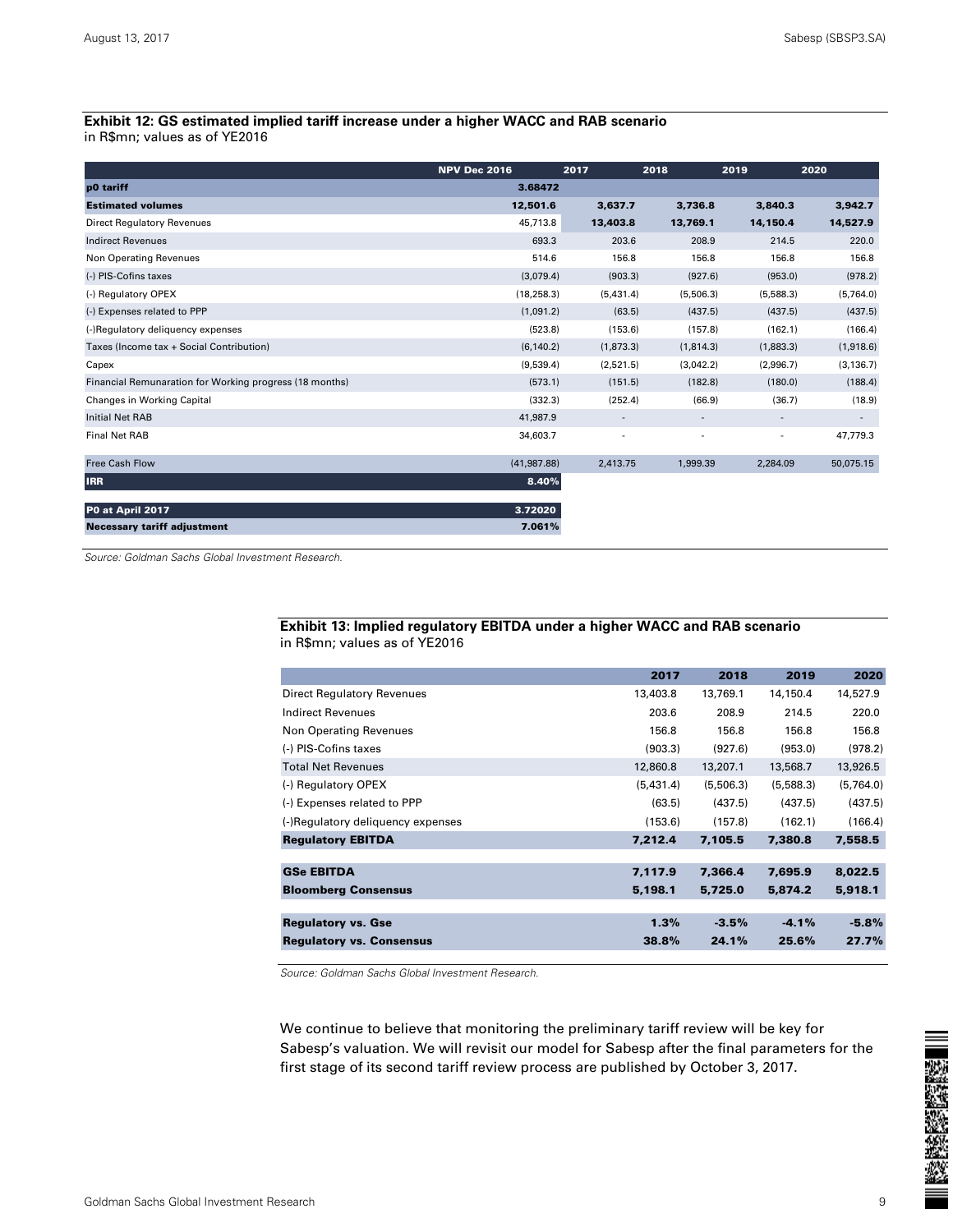# **Disclosure Appendix**

# **Reg AC**

We, Bruno Pascon, Victor Hugo Menezes and Gabriel Francisco, hereby certify that all of the views expressed in this report accurately reflect our personal views about the subject company or companies and its or their securities. We also certify that no part of our compensation was, is or will be, directly or indirectly, related to the specific recommendations or views expressed in this report.

Unless otherwise stated, the individuals listed on the cover page of this report are analysts in Goldman Sachs' Global Investment Research division.

# **GS Factor Profile**

The Goldman Sachs Factor Profile provides investment context for a stock by comparing key attributes to the market (i.e. our coverage universe) and its sector peers. The four key attributes depicted are: Growth, Financial Returns, Multiple (e.g. valuation) and Integrated (a composite of Growth, Financial Returns and Multiple). Growth, Financial Returns and Multiple are calculated by using normalized ranks for specific metrics for each stock. The normalized ranks for the metrics are then averaged and converted into percentiles for the relevant attribute. The precise calculation of each metric may vary depending on the fiscal year, industry and region, but the standard approach is as follows:

Growth is based on a stock's forward-looking sales growth, EBITDA growth and EPS growth (for financial stocks, only EPS and sales growth), with a higher percentile indicating a higher growth company. Financial Returns is based on a stock's forward-looking ROE, ROCE and CROCI (for financial stocks, only ROE), with a higher percentile indicating a company with higher financial returns. Multiple is based on a stock's forward-looking P/E, P/B, price/dividend (P/D), EV/EBITDA, EV/FCF and EV/Debt Adjusted Cash Flow (DACF) (for financial stocks, only P/E, P/B and P/D), with a higher percentile indicating a stock trading at a higher multiple. The Integrated percentile is calculated as the average of the Growth percentile, Financial Returns percentile and (100% - Multiple percentile).

Financial Returns and Multiple use the Goldman Sachs analyst forecasts at the fiscal year-end at least three quarters in the future. Growth uses inputs for the fiscal year at least seven quarters in the future compared with the year at least three quarters in the future (on a per-share basis for all metrics).

For a more detailed description of how we calculate the GS Factor Profile, please contact your GS representative.

# **Quantum**

Quantum is Goldman Sachs' proprietary database providing access to detailed financial statement histories, forecasts and ratios. It can be used for in-depth analysis of a single company, or to make comparisons between companies in different sectors and markets.

# **GS SUSTAIN**

GS SUSTAIN is a global investment strategy aimed at long-term, long-only performance with a low turnover of ideas. The GS SUSTAIN focus list includes leaders our analysis shows to be well positioned to deliver long term outperformance through sustained competitive advantage and superior returns on capital relative to their global industry peers. Leaders are identified based on quantifiable analysis of three aspects of corporate performance: cash return on cash invested, industry positioning and management quality (the effectiveness of companies' management of the environmental, social and governance issues facing their industry).

# **Disclosures**

### **Coverage group(s) of stocks by primary analyst(s)**

Bruno Pascon: Latin America-Energy, Latin America-Utilities.

Latin America-Energy: Cosan SA, Ecopetrol, Ecopetrol, Petroleo Brasileiro SA, Petroleo Brasileiro SA, Petroleo Brasileiro SA, Petroleo Brasileiro SA, Ultrapar Participacoes SA, YPF Sociedad Anónima.

Latin America-Utilities: AES Gener SA, AES Tietê Energia SA, Alupar Investimento SA, Cemig, Cemig, Copel, Copel, CPFL Energia, CTEEP, Enel Americas SA, Enel Chile SA, Enel Generacion Chile SA, Energias do Brasil SA, Engie Brasil SA, Engie Energia Chile SA, Equatorial Energia, IEnova, Sabesp, Sabesp, TAESA.

#### **Company-specific regulatory disclosures**

The following disclosures relate to relationships between The Goldman Sachs Group, Inc. (with its affiliates, "Goldman Sachs") and companies covered by the Global Investment Research Division of Goldman Sachs and referred to in this research.

Goldman Sachs expects to receive or intends to seek compensation for investment banking services in the next 3 months: Sabesp (\$10.41)

Goldman Sachs had a non-securities services client relationship during the past 12 months with: Sabesp (\$10.41)

Goldman Sachs makes a market in the securities or derivatives thereof: Sabesp (\$10.41)

#### **Distribution of ratings/investment banking relationships**

Goldman Sachs Investment Research global Equity coverage universe

|        | <b>Rating Distribution</b> |      |      | <b>Investment Banking Relationships</b> |      |      |
|--------|----------------------------|------|------|-----------------------------------------|------|------|
|        | Buv                        | Hold | Seli | Buv                                     | Hold | Sell |
| Global | 32%                        | 54%  | 14%  | 65%                                     | 56%  | 49%  |

 As of July 1, 2017, Goldman Sachs Global Investment Research had investment ratings on 2,753 equity securities. Goldman Sachs assigns stocks as Buys and Sells on various regional Investment Lists; stocks not so assigned are deemed Neutral. Such assignments equate to Buy, Hold and Sell for the purposes of the above disclosure required by the FINRA Rules. See 'Ratings, Coverage groups and views and related definitions' below. The Investment Banking Relationships chart reflects the percentage of subject companies within each rating category for whom Goldman Sachs has provided investment banking services within the previous twelve months.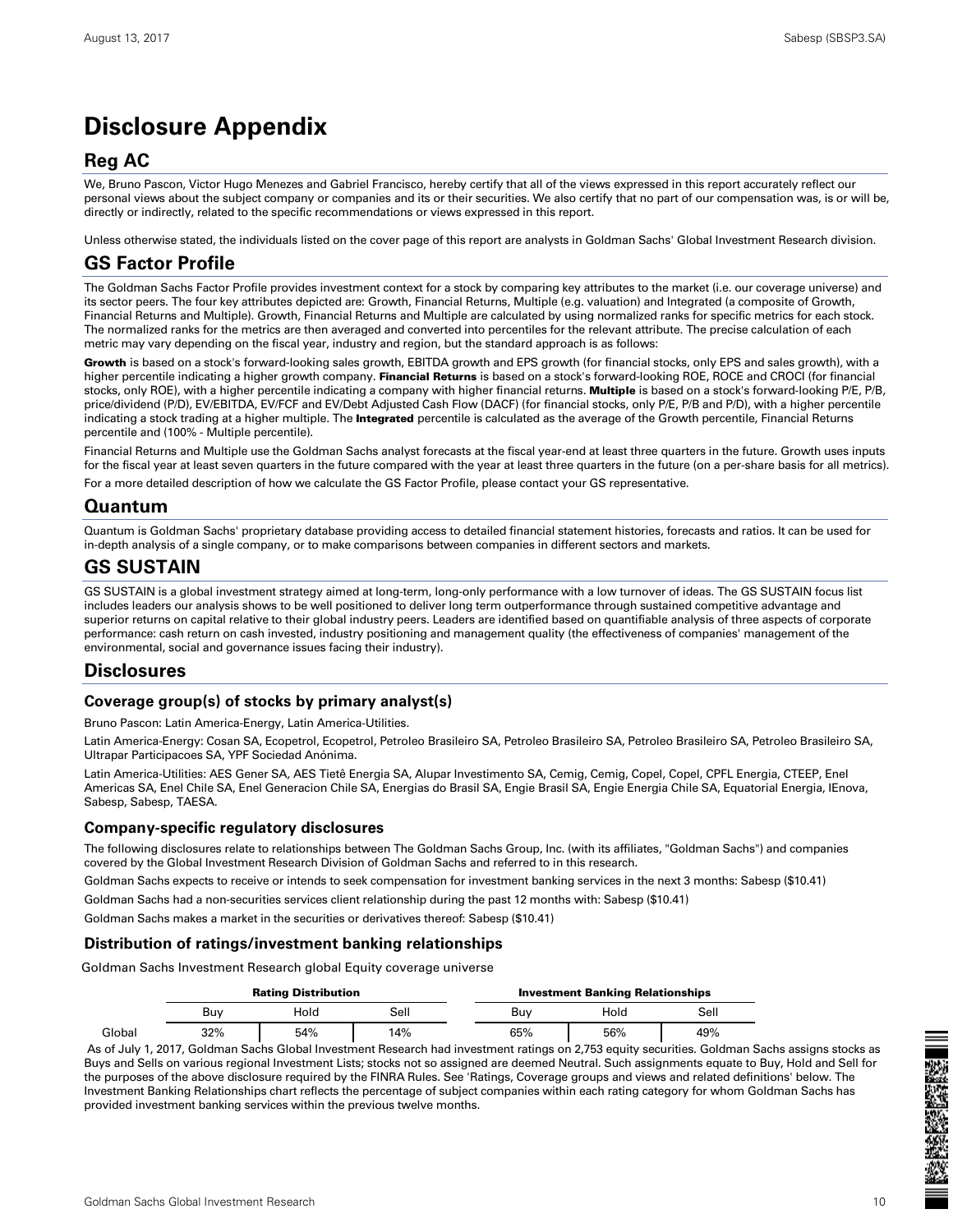#### **Price target and rating history chart(s)**



The price targets show n should be considered in the context of all prior published Goldman Sachs research, which may or<br>may not have included price targets, as well as developments relating to the company, its industry an



#### **Regulatory disclosures**

#### **Disclosures required by United States laws and regulations**

See company-specific regulatory disclosures above for any of the following disclosures required as to companies referred to in this report: manager or co-manager in a pending transaction; 1% or other ownership; compensation for certain services; types of client relationships; managed/comanaged public offerings in prior periods; directorships; for equity securities, market making and/or specialist role. Goldman Sachs trades or may trade as a principal in debt securities (or in related derivatives) of issuers discussed in this report.

The following are additional required disclosures: Ownership and material conflicts of interest: Goldman Sachs policy prohibits its analysts, professionals reporting to analysts and members of their households from owning securities of any company in the analyst's area of coverage. Analyst compensation: Analysts are paid in part based on the profitability of Goldman Sachs, which includes investment banking revenues. Analyst as officer or director: Goldman Sachs policy generally prohibits its analysts, persons reporting to analysts or members of their households from serving as an officer, director or advisor of any company in the analyst's area of coverage. Non-U.S. Analysts: Non-U.S. analysts may not be associated persons of Goldman, Sachs & Co. and therefore may not be subject to FINRA Rule 2241 or FINRA Rule 2242 restrictions on communications with subject company, public appearances and trading securities held by the analysts.

Distribution of ratings: See the distribution of ratings disclosure above. Price chart: See the price chart, with changes of ratings and price targets in prior periods, above, or, if electronic format or if with respect to multiple companies which are the subject of this report, on the Goldman Sachs website at http://www.gs.com/research/hedge.html.

#### **Additional disclosures required under the laws and regulations of jurisdictions other than the United States**

The following disclosures are those required by the jurisdiction indicated, except to the extent already made above pursuant to United States laws and regulations. Australia: Goldman Sachs Australia Pty Ltd and its affiliates are not authorised deposit-taking institutions (as that term is defined in the Banking Act 1959 (Cth)) in Australia and do not provide banking services, nor carry on a banking business, in Australia. This research, and any access to it, is intended only for "wholesale clients" within the meaning of the Australian Corporations Act, unless otherwise agreed by Goldman Sachs. In producing research reports, members of the Global Investment Research Division of Goldman Sachs Australia may attend site visits and other meetings hosted by the issuers the subject of its research reports. In some instances the costs of such site visits or meetings may be met in part or in whole by the issuers concerned if Goldman Sachs Australia considers it is appropriate and reasonable in the specific circumstances relating to the site visit or meeting. Brazil: Disclosure information in relation to CVM Instruction 483 is available at

http://www.gs.com/worldwide/brazil/area/gir/index.html. Where applicable, the Brazil-registered analyst primarily responsible for the content of this research report, as defined in Article 16 of CVM Instruction 483, is the first author named at the beginning of this report, unless indicated otherwise at the end of the text. Canada: Goldman Sachs Canada Inc. is an affiliate of The Goldman Sachs Group Inc. and therefore is included in the company specific disclosures relating to Goldman Sachs (as defined above). Goldman Sachs Canada Inc. has approved of, and agreed to take responsibility for, this research report in Canada if and to the extent that Goldman Sachs Canada Inc. disseminates this research report to its clients. Hong Kong: Further information on the securities of covered companies referred to in this research may be obtained on request from Goldman Sachs (Asia) L.L.C. India: Further information on the subject company or companies referred to in this research may be obtained from Goldman Sachs (India) Securities Private Limited, Research Analyst - SEBI Registration Number INH000001493, 951-A, Rational House, Appasaheb Marathe Marg, Prabhadevi, Mumbai 400 025, India, Corporate Identity Number U74140MH2006FTC160634, Phone +91 22 6616 9000, Fax +91 22 6616 9001. Goldman Sachs may beneficially own 1% or more of the securities (as such term is defined in clause 2 (h) the Indian Securities Contracts (Regulation) Act, 1956) of the subject company or companies referred to in this research report. Japan: See below. Korea: Further information on the subject company or companies referred to in this research may be obtained from Goldman Sachs (Asia) L.L.C., Seoul Branch. New Zealand: Goldman Sachs New Zealand Limited and its affiliates are neither "registered banks" nor "deposit takers" (as defined in the Reserve Bank of New Zealand Act 1989) in New Zealand. This research, and any access to it, is intended for "wholesale clients" (as defined in the Financial Advisers Act 2008) unless otherwise agreed by Goldman Sachs. Russia: Research reports distributed in the Russian Federation are not advertising as defined in the Russian legislation, but are information and analysis not having product promotion as their main purpose and do not provide appraisal within the meaning of the Russian legislation on appraisal activity. Singapore: Further information on the covered companies referred to in this research may be obtained from Goldman Sachs (Singapore) Pte. (Company Number: 198602165W). Taiwan: This material is for reference only and must not be reprinted without permission. Investors should carefully consider their own investment risk. Investment results are the responsibility of the individual investor. United Kingdom: Persons who would be categorized as retail clients in the United Kingdom, as such term is defined in the rules of the Financial Conduct Authority, should read this research in conjunction with prior Goldman Sachs research on the covered companies referred to herein and should refer to the risk warnings that have been sent to them by Goldman Sachs International. A copy of these risks warnings, and a glossary of certain financial terms used in this report, are available from Goldman Sachs International on request.

European Union: Disclosure information in relation to Article 4 (1) (d) and Article 6 (2) of the European Commission Directive 2003/125/EC is available at http://www.gs.com/disclosures/europeanpolicy.html which states the European Policy for Managing Conflicts of Interest in Connection with Investment Research.

Japan: Goldman Sachs Japan Co., Ltd. is a Financial Instrument Dealer registered with the Kanto Financial Bureau under registration number Kinsho 69, and a member of Japan Securities Dealers Association, Financial Futures Association of Japan and Type II Financial Instruments Firms

═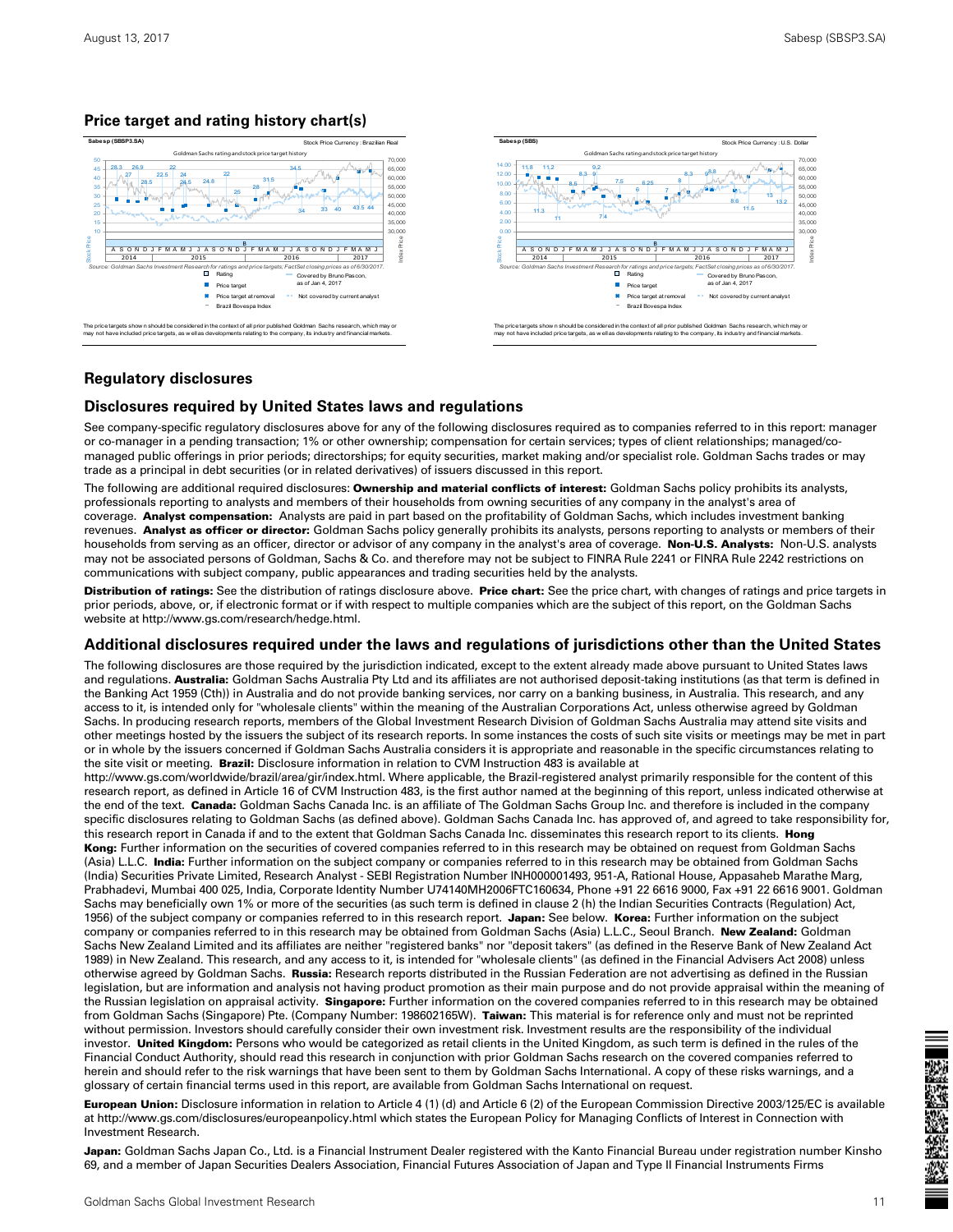Association. Sales and purchase of equities are subject to commission pre-determined with clients plus consumption tax. See company-specific disclosures as to any applicable disclosures required by Japanese stock exchanges, the Japanese Securities Dealers Association or the Japanese Securities Finance Company.

#### **Ratings, coverage groups and views and related definitions**

Buy (B), Neutral (N), Sell (S) -Analysts recommend stocks as Buys or Sells for inclusion on various regional Investment Lists. Being assigned a Buy or Sell on an Investment List is determined by a stock's total return potential relative to its coverage. Any stock not assigned as a Buy or a Sell on an Investment List with an active rating (i.e., a stock that is not Rating Suspended, Not Rated, Coverage Suspended or Not Covered), is deemed Neutral. Each regional Investment Review Committee manages various regional Investment Lists to a global guideline of 25%-35% of stocks as Buy and 10%- 15% of stocks as Sell; however, the distribution of Buys and Sells in any particular analyst's coverage group may vary as determined by the regional Investment Review Committee. Additionally, each Investment Review Committee manages Regional Conviction lists, which represent investment recommendations focused on the size of the total return potential and/or the likelihood of the realization of the return across their respective areas of coverage. The addition or removal of stocks from such Conviction lists do not represent a change in the analysts' investment rating for such stocks.

Total return potential represents the upside or downside differential between the current share price and the price target, including all paid or anticipated dividends, expected during the time horizon associated with the price target. Price targets are required for all covered stocks. The total return potential, price target and associated time horizon are stated in each report adding or reiterating an Investment List membership.

Coverage groups and views: A list of all stocks in each coverage group is available by primary analyst, stock and coverage group at http://www.gs.com/research/hedge.html. The analyst assigns one of the following coverage views which represents the analyst's investment outlook on the coverage group relative to the group's historical fundamentals and/or valuation. Attractive (A). The investment outlook over the following 12 months is favorable relative to the coverage group's historical fundamentals and/or valuation. Neutral (N). The investment outlook over the following 12 months is neutral relative to the coverage group's historical fundamentals and/or valuation. Cautious (C). The investment outlook over the following 12 months is unfavorable relative to the coverage group's historical fundamentals and/or valuation.

Not Rated (NR). The investment rating and target price have been removed pursuant to Goldman Sachs policy when Goldman Sachs is acting in an advisory capacity in a merger or strategic transaction involving this company and in certain other circumstances. Rating Suspended (RS). Goldman Sachs Research has suspended the investment rating and price target for this stock, because there is not a sufficient fundamental basis for determining, or there are legal, regulatory or policy constraints around publishing, an investment rating or target. The previous investment rating and price target, if any, are no longer in effect for this stock and should not be relied upon. Coverage Suspended (CS). Goldman Sachs has suspended coverage of this company. Not Covered (NC). Goldman Sachs does not cover this company. Not Available or Not Applicable (NA). The information is not available for display or is not applicable. Not Meaningful (NM). The information is not meaningful and is therefore excluded.

#### **Global product; distributing entities**

The Global Investment Research Division of Goldman Sachs produces and distributes research products for clients of Goldman Sachs on a global basis. Analysts based in Goldman Sachs offices around the world produce equity research on industries and companies, and research on macroeconomics, currencies, commodities and portfolio strategy. This research is disseminated in Australia by Goldman Sachs Australia Pty Ltd (ABN 21 006 797 897); in Brazil by Goldman Sachs do Brasil Corretora de Títulos e Valores Mobiliários S.A.; in Canada by either Goldman Sachs Canada Inc. or Goldman, Sachs & Co.; in Hong Kong by Goldman Sachs (Asia) L.L.C.; in India by Goldman Sachs (India) Securities Private Ltd.; in Japan by Goldman Sachs Japan Co., Ltd.; in the Republic of Korea by Goldman Sachs (Asia) L.L.C., Seoul Branch; in New Zealand by Goldman Sachs New Zealand Limited; in Russia by OOO Goldman Sachs; in Singapore by Goldman Sachs (Singapore) Pte. (Company Number: 198602165W); and in the United States of America by Goldman, Sachs & Co. Goldman Sachs International has approved this research in connection with its distribution in the United Kingdom and European Union.

European Union: Goldman Sachs International authorised by the Prudential Regulation Authority and regulated by the Financial Conduct Authority and the Prudential Regulation Authority, has approved this research in connection with its distribution in the European Union and United Kingdom; Goldman Sachs AG and Goldman Sachs International Zweigniederlassung Frankfurt, regulated by the Bundesanstalt für Finanzdienstleistungsaufsicht, may also distribute research in Germany.

#### **General disclosures**

This research is for our clients only. Other than disclosures relating to Goldman Sachs, this research is based on current public information that we consider reliable, but we do not represent it is accurate or complete, and it should not be relied on as such. The information, opinions, estimates and forecasts contained herein are as of the date hereof and are subject to change without prior notification. We seek to update our research as appropriate, but various regulations may prevent us from doing so. Other than certain industry reports published on a periodic basis, the large majority of reports are published at irregular intervals as appropriate in the analyst's judgment.

Goldman Sachs conducts a global full-service, integrated investment banking, investment management, and brokerage business. We have investment banking and other business relationships with a substantial percentage of the companies covered by our Global Investment Research Division. Goldman, Sachs & Co., the United States broker dealer, is a member of SIPC (http://www.sipc.org).

Our salespeople, traders, and other professionals may provide oral or written market commentary or trading strategies to our clients and principal trading desks that reflect opinions that are contrary to the opinions expressed in this research. Our asset management area, principal trading desks and investing businesses may make investment decisions that are inconsistent with the recommendations or views expressed in this research.

The analysts named in this report may have from time to time discussed with our clients, including Goldman Sachs salespersons and traders, or may discuss in this report, trading strategies that reference catalysts or events that may have a near-term impact on the market price of the equity securities discussed in this report, which impact may be directionally counter to the analyst's published price target expectations for such stocks. Any such trading strategies are distinct from and do not affect the analyst's fundamental equity rating for such stocks, which rating reflects a stock's return potential relative to its coverage group as described herein.

We and our affiliates, officers, directors, and employees, excluding equity and credit analysts, will from time to time have long or short positions in, act as principal in, and buy or sell, the securities or derivatives, if any, referred to in this research.

The views attributed to third party presenters at Goldman Sachs arranged conferences, including individuals from other parts of Goldman Sachs, do not necessarily reflect those of Global Investment Research and are not an official view of Goldman Sachs.

Any third party referenced herein, including any salespeople, traders and other professionals or members of their household, may have positions in the products mentioned that are inconsistent with the views expressed by analysts named in this report.

This research is not an offer to sell or the solicitation of an offer to buy any security in any jurisdiction where such an offer or solicitation would be illegal. It does not constitute a personal recommendation or take into account the particular investment objectives, financial situations, or needs of individual clients. Clients should consider whether any advice or recommendation in this research is suitable for their particular circumstances and, if ═